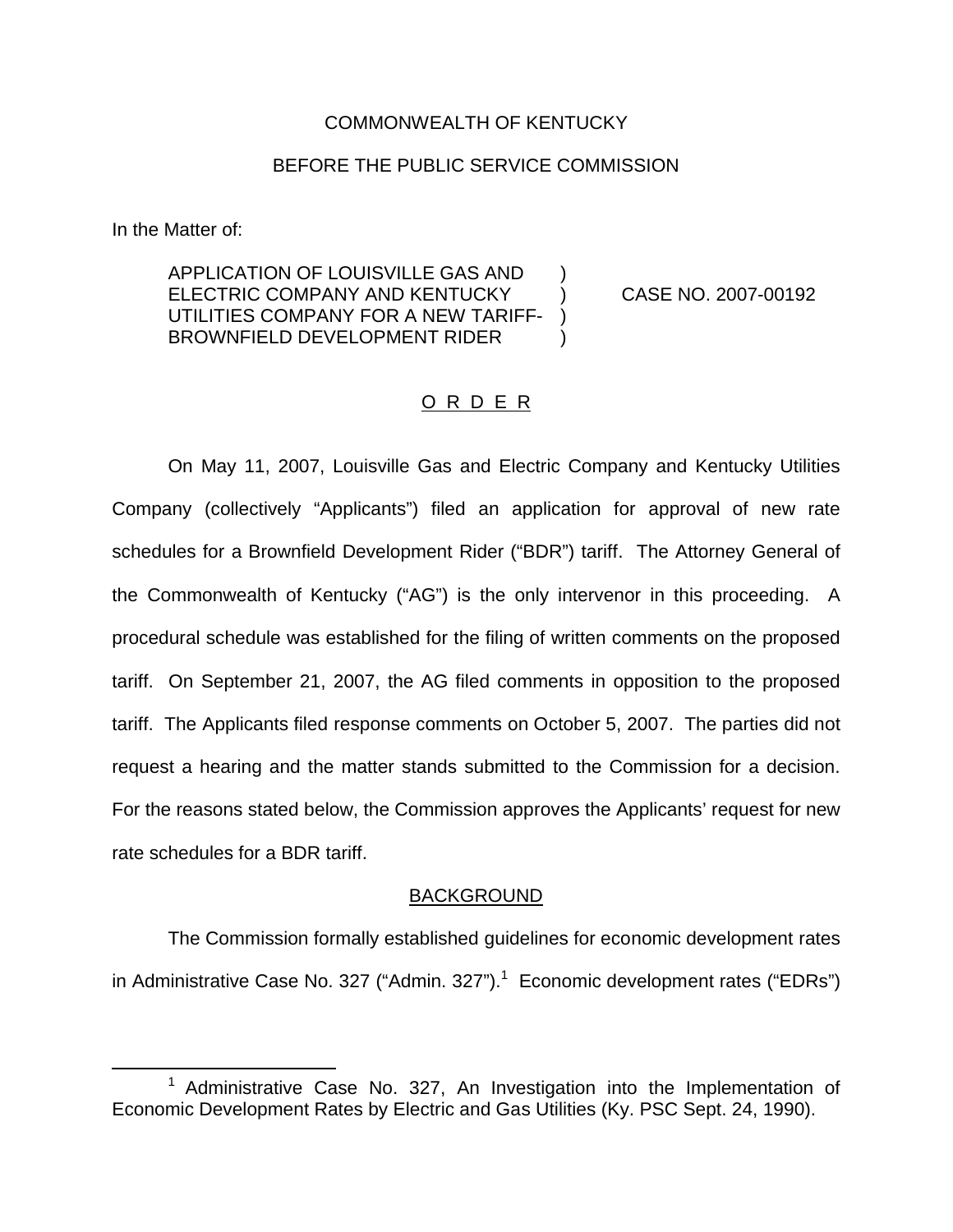were intended to promote economic development efforts by offering rate, or other incentives, to utility customers. The motivation for EDRs, as set out in Admin. 327 is to provide "incentives to new large commercial and industrial customers to locate facilities in Kentucky . . . thereby bringing much needed jobs and capital investment into Kentucky."<sup>2</sup> One of the guidelines established in Admin. 327 was that EDRs should be offered by special contract rather than by general tariffs. Another of the guidelines was that the length of a contract should be at least twice the length of the incentive period set forth in the contract.

In 2004, The Union Light, Heat and Power Company ("ULH&P") (now Duke Energy Kentucky, Inc.) filed an application for approval of three EDR tariffs, including a proposed BDR.3 ULH&P proposed to depart from the guidelines established in Admin. 327. ULH&P's request to establish a BDR tariff was based on its belief that there had been significant changes in circumstances since the 1990 decision in Admin. 327. The most significant of those changes, according to ULH&P, is that most customers use the Internet to research a utility's available tariffs. The absence of a tariffed incentive rate might discourage a new or existing customer from making further inquiry, particularly when utilities in other states have incentive rate tariffs.

Although the Commission determined in Admin. 327 that EDRs should be offered by special contract rather than by a tariff, the Commission ultimately concluded that ULH&P's proposed EDR tariffs, including the BDR tariff, were consistent with that

<sup>2</sup> *Id.*, Finding No. 1, at 25.

<sup>&</sup>lt;sup>3</sup> Case No. 2004-00253, Application of The Union Light, Heat and Power Company for Approval of Its Proposed Economic Development Riders (Ky. PSC Apr. 19, 2005).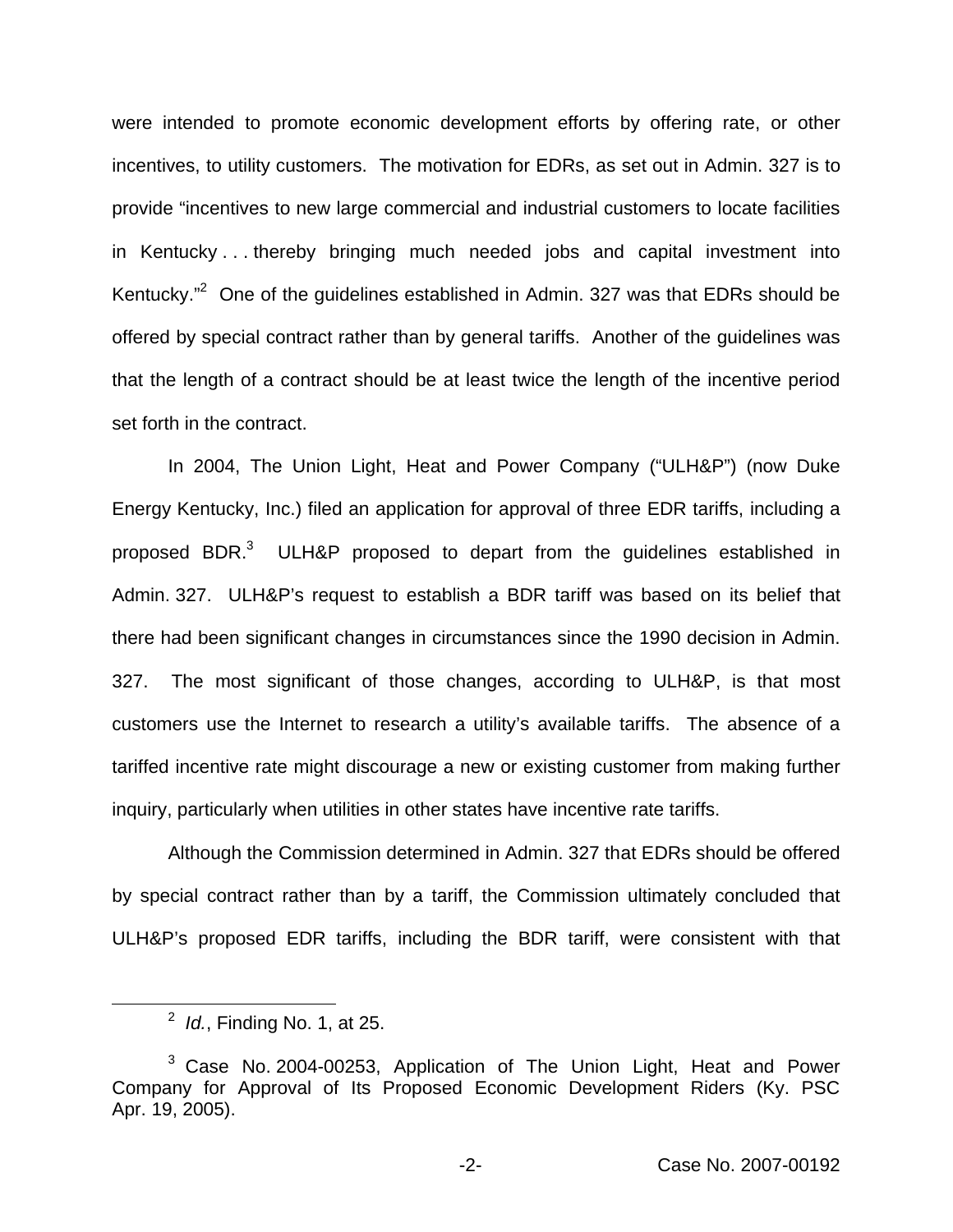guideline. The Commission noted that ULH&P's tariffs condition the incentive rates on the negotiation of a customer-specific contract, which would help to ensure that incentives would be offered only when necessary. It is important to note that while the Commission approved ULH&P's request to establish EDRs within the framework of its existing tariff, the pre-existing requirement that EDRs should be implemented only through special contracts remained. In other words, ULH&P's EDRs could be fairly characterized as mere offers to contract with qualifying customers.

The Commission further noted that ULH&P had shown that its proposed incentive EDRs were designed to recover the variable costs of serving the new or expanded load and make a contribution to its fixed costs. With the incentive rates designed in this manner, the other customers of ULH&P would be expected to benefit from the new or expanded load during the incentive period.

The AG, an intervenor in the ULH&P EDR proceeding, appealed the Commission's Order to the Franklin Circuit Court. The circuit court affirmed the Commission's Order, holding that KRS 278.170(1) merely prohibits the Commission from giving unreasonable preferences or advances. The circuit court could not declare the tariffs unreasonable in light of the contract restrictions and voluntary nature of the programs involved. The circuit court did not find KRS 278.170(2) and (3) written as an exclusive list for free or reduced rate services, noting that "the plain and permissive language of those sections did not lend itself to such an interpretation.<sup>4</sup>

The circuit court also held that the Commission's Order had statutory support pursuant to KRS 278.030(3). It noted that the Commission considered economic

<sup>4</sup> Franklin Circuit Court Opinion and Order, June 15, 2006, at 5.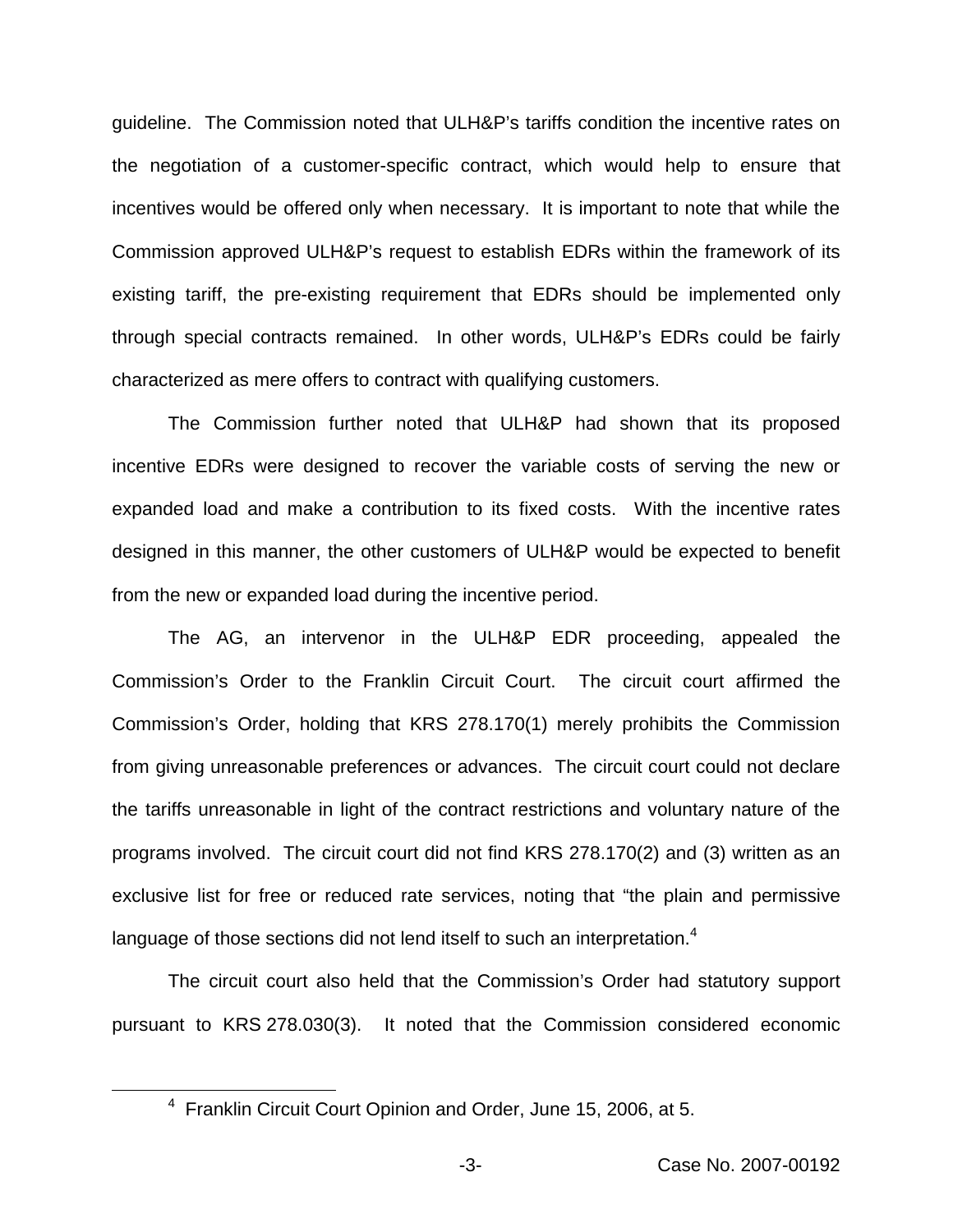development and brownfield redevelopment as a reason for reduced rate service. The circuit court stated that it could not declare such consideration unlawful or unreasonable in light of that language.

The AG appealed the Franklin Circuit Court's ruling to the Kentucky Court of Appeals, raising the same arguments. In reversing the circuit court's decision, the appellate court held that the Commission's Order was both unlawful and unreasonable. The Commission and ULH&P have filed a petition for rehearing. The petition for rehearing is pending before the Court of Appeals and has the effect of staying the ruling of the appellate court.<sup>5</sup>

## STATEMENT OF THE CASE

The Applicants offer the proposed BDR tariff for the following reasons: (1) to promote reclamation of environmentally contaminated sites; (2) to promote economic development efforts within the Commonwealth of Kentucky; and (3) to increase efficient utilization of the Applicants' facilities for the benefit of all their customers.<sup>6</sup> Additionally, the Applicants state that they are aware of other similar tariffs and offer the BDR so as not to be at a competitive disadvantage. $<sup>7</sup>$ </sup>

The Applicants characterized the BDR as a companion schedule to any of the Applicants' power rate schedules — schedules with a separate demand charge as a

 $5$  CR 76.30(2).

<sup>&</sup>lt;sup>6</sup> Filed Testimony of Fred Howard Bush, Jr., Manager, Tariffs/Special Contracts, E.ON U.S. Services, Inc. ("Bush Testimony") at 1.

 $7$  Louisville Gas and Electric Company and Kentucky Utilities Company Response to Request for Information Posed by the Attorney General, No. 1.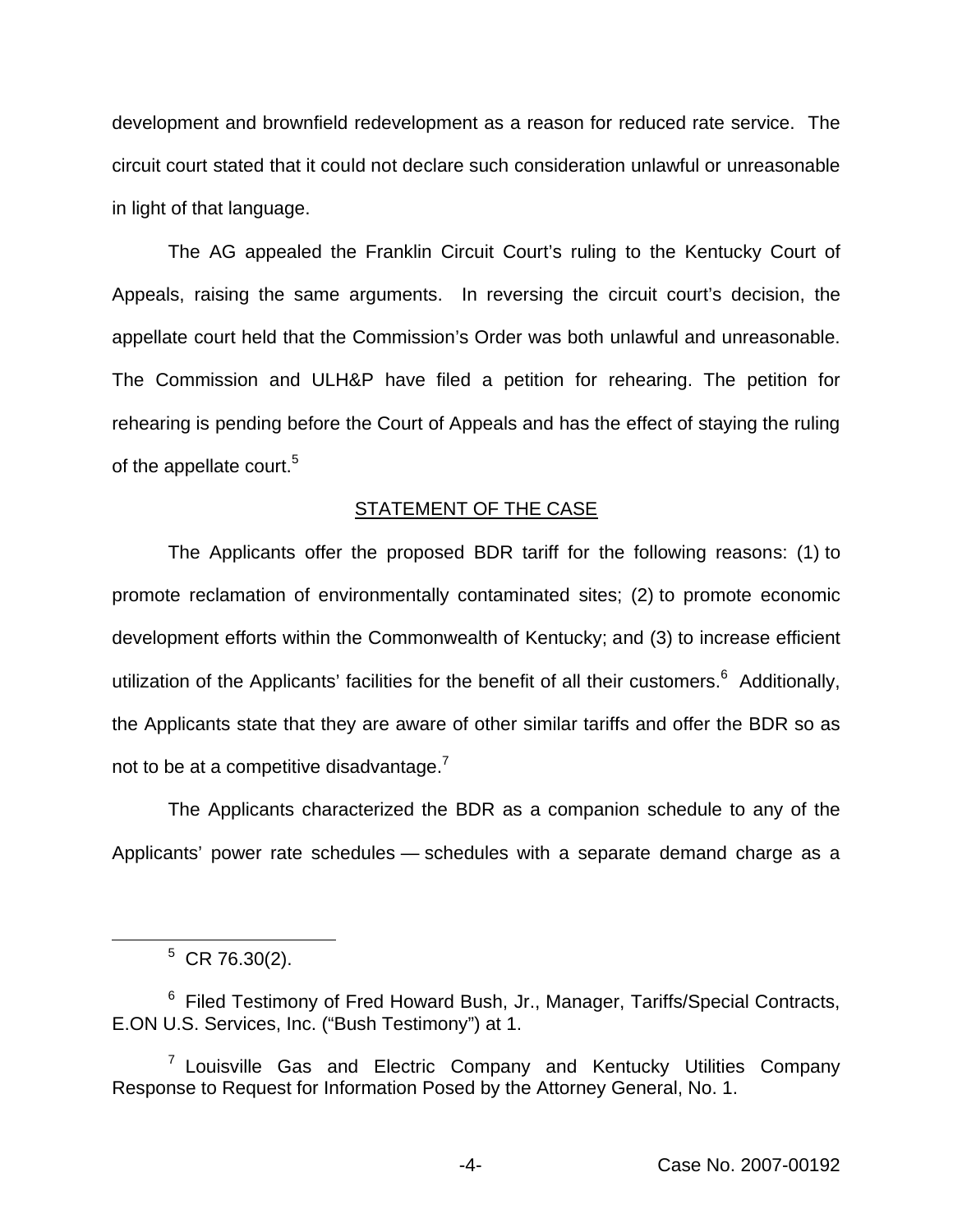part of the billing charges.<sup>8</sup> As proposed, the BDR would reduce the demand component of such billings by 50 percent during each of the first 12 months, 40 percent during each of the next 12 months, and continuing on a declining scale of 10 percent for each 12-month period of the first 60 months of the customer's contract. All billings after the first 60 months of the contract period would be at the normal rate.<sup>10</sup>

Following the practice of ULH&P in Case No. 2004-00253, the Applicants proposed that the BDR be implemented as a tariff. The Applicants contend that the proposed BDR tariff is consistent with the Commission's guidelines in Admin. 327.<sup>11</sup> The Applicants believe having a BDR tariff on file with the Commission allows potential customers to be aware of incentives that may be available for future development.<sup>12</sup> The Applicants further contend that without such publicly available information, potential customers for electric service within the Applicants' service territories may eliminate these areas from consideration before the Applicants become aware of the potential opportunity.<sup>13</sup>

The Applicants state that service under this schedule would only be rendered following approval by the Commission of a special contract between the Applicants and

<sup>9</sup> *Id.*

 $10<sub>1d</sub>$ 

<sup>11</sup> Louisville Gas and Electric Company and Kentucky Utilities Company Response to the First Data Request of Commission Staff, No. 2 at 2.

<sup>12</sup> *Id.*

 $13$  *Id.* 

<sup>&</sup>lt;sup>8</sup> Bush Testimony at 2.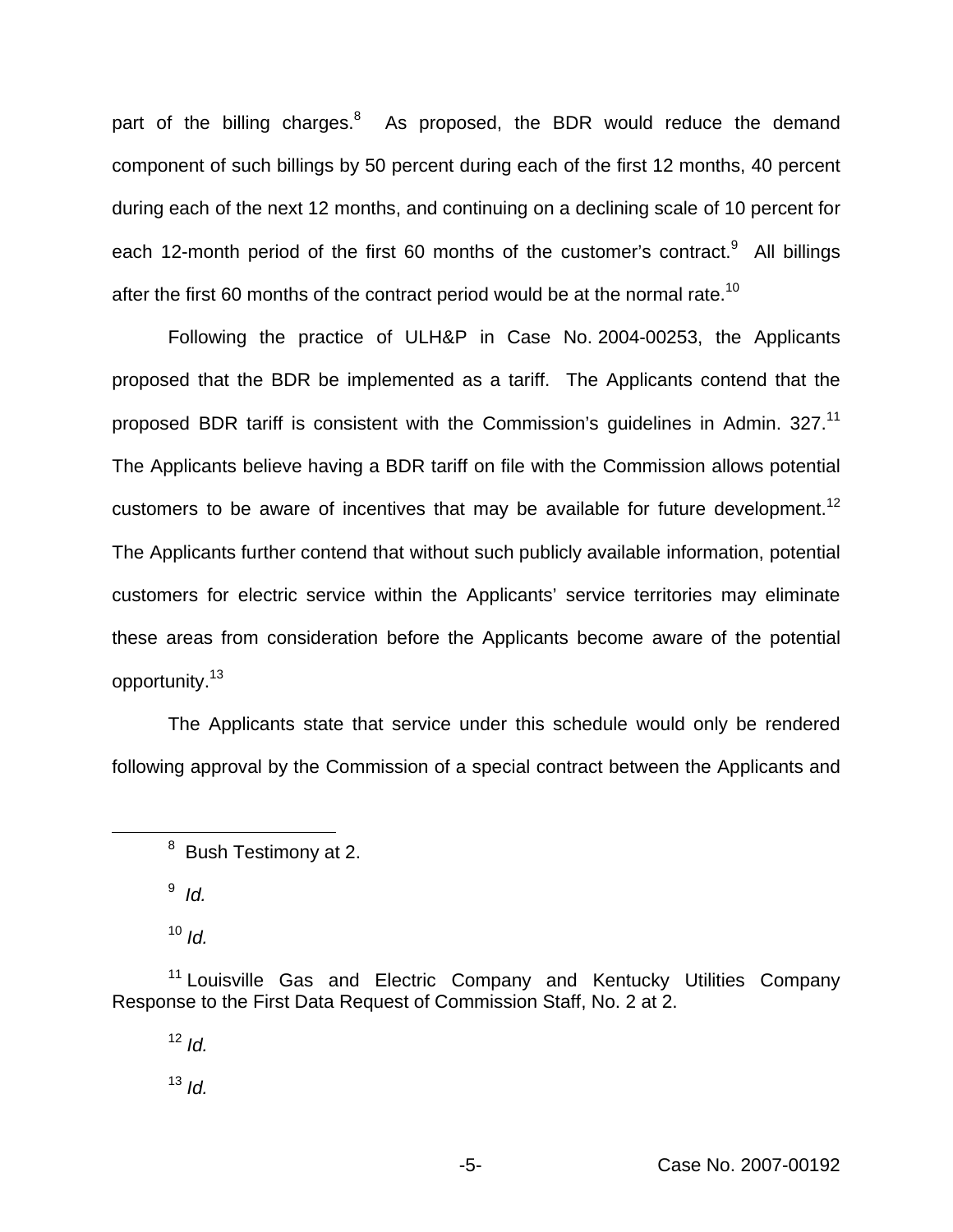any prospective customer. Similar to ULH&P's terms of contract as set forth in Case No. 2004-00253, the Applicants set the length of the special contract at 8 years.<sup>14</sup> meaning that the prospective customer would take service under the standard rate schedule for a minimum of 3 years following the 5-year reduced billing period.<sup>15</sup>

The Applicants note that the BDR will be available to any prospective customer being billed on a power rate schedule subject to the following two specific parameters.<sup>16</sup>

First, the BDR is available only to billing loads of 500 kW or greater where the Applicants have facilities in place to serve the prospective customer.<sup>17</sup> The Applicants state that this minimum load parameter is to encourage larger prospective customers that will provide an economic benefit to the area.<sup>18</sup> According to the Applicants, if a smaller customer should occupy a brownfield site, there may not be jobs or revenues to justify providing an incentive.<sup>19</sup> The Applicants also assert that limiting the incentive to sites where the Applicants have existing facilities improves efficient utilization of the Applicants' facilities and existing infrastructure and minimizes the risk that the Applicants' other customers are subsidizing the brownfield sites through the incentive.<sup>20</sup>

<sup>16</sup> *Id. at* 2.

<sup>17</sup> *Id.*

<sup>18</sup> *Id.* at 3.

 $19$  *Id*.

<sup>20</sup> *Id.*

<sup>&</sup>lt;sup>14</sup> Louisville Gas and Electric Company and Kentucky Utilities Company Response to the First Data Request of Commission Staff, No. 9.

<sup>&</sup>lt;sup>15</sup> Bush Testimony at 3.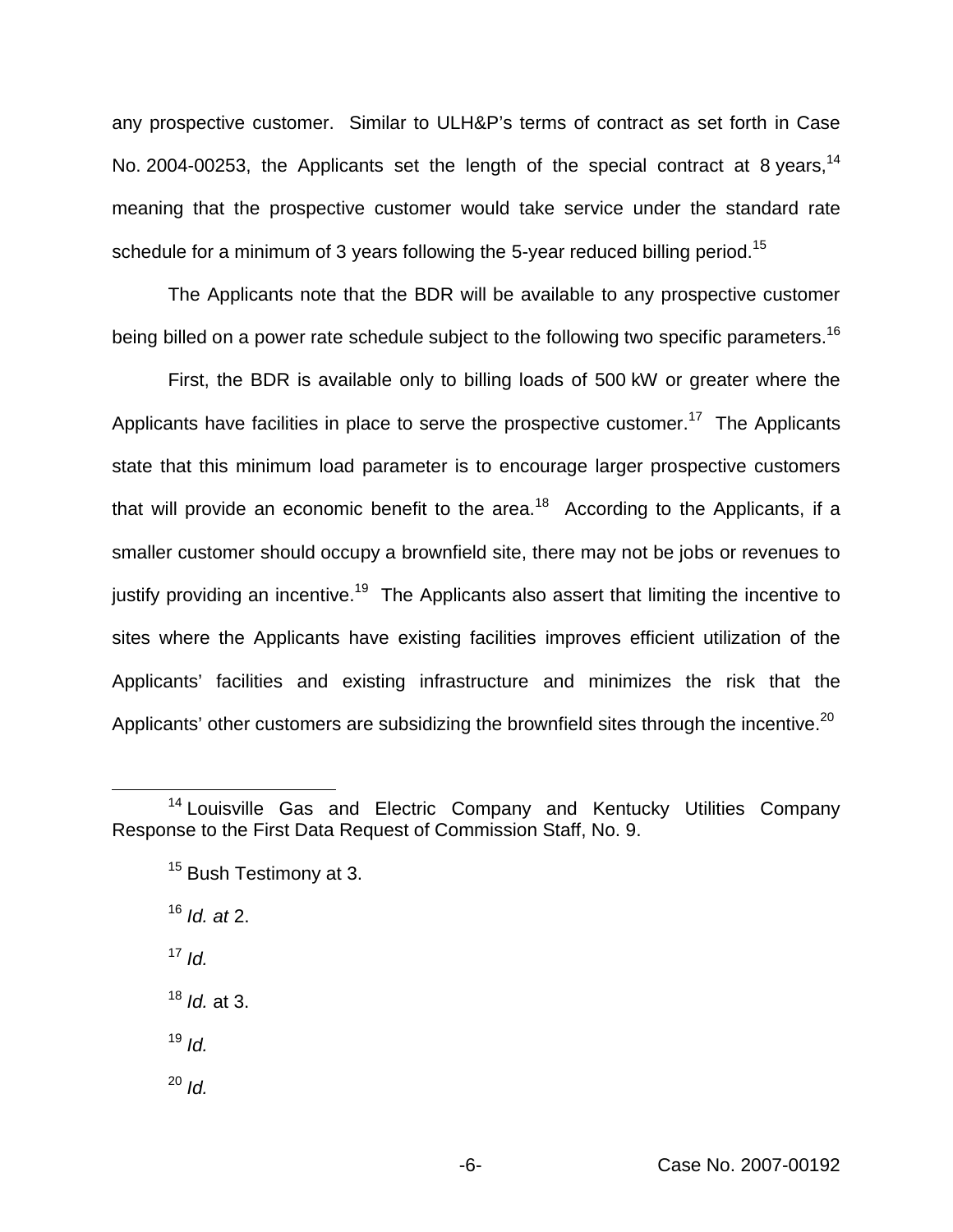Second, the service location must have been idle for 2 years and must have been designated by the state of Kentucky as a brownfield site.<sup>21</sup> A brownfield site is a property that is abandoned or underutilized due to real or perceived contamination.<sup>22</sup> The Applicants maintain that these sites are not often viewed as desirable operating locations by prospective customers because of the investment necessary to remove contamination or because of liability issues. $23$  The Applicants state that requiring the site to be idle for 2 years identifies a need. $^{24}$  The Applicants do not believe an incentive should be provided to potential service sites that might be utilized without such an incentive.<sup>25</sup>

The Applicants also state that there would be no revenue impact from the BDR because this is a new offering and because no customers are currently on the rate schedule.<sup>26</sup>

### **DISCUSSION**

Although the AG states that he generally is supportive of initiatives that promote economic development within the state and of efforts to reclaim environmentally damaged sites, he objects to the proposed BDR tariff. The AG "renews his longstanding objection to offering discounts from the standard cost of service-based rates

 $25$  *Id.* 

<sup>26</sup> *Id.* at 4.

<sup>21</sup> *Id.* at 2. <sup>22</sup> *Id.* <sup>23</sup> *Id.* <sup>24</sup> *Id.* at 3.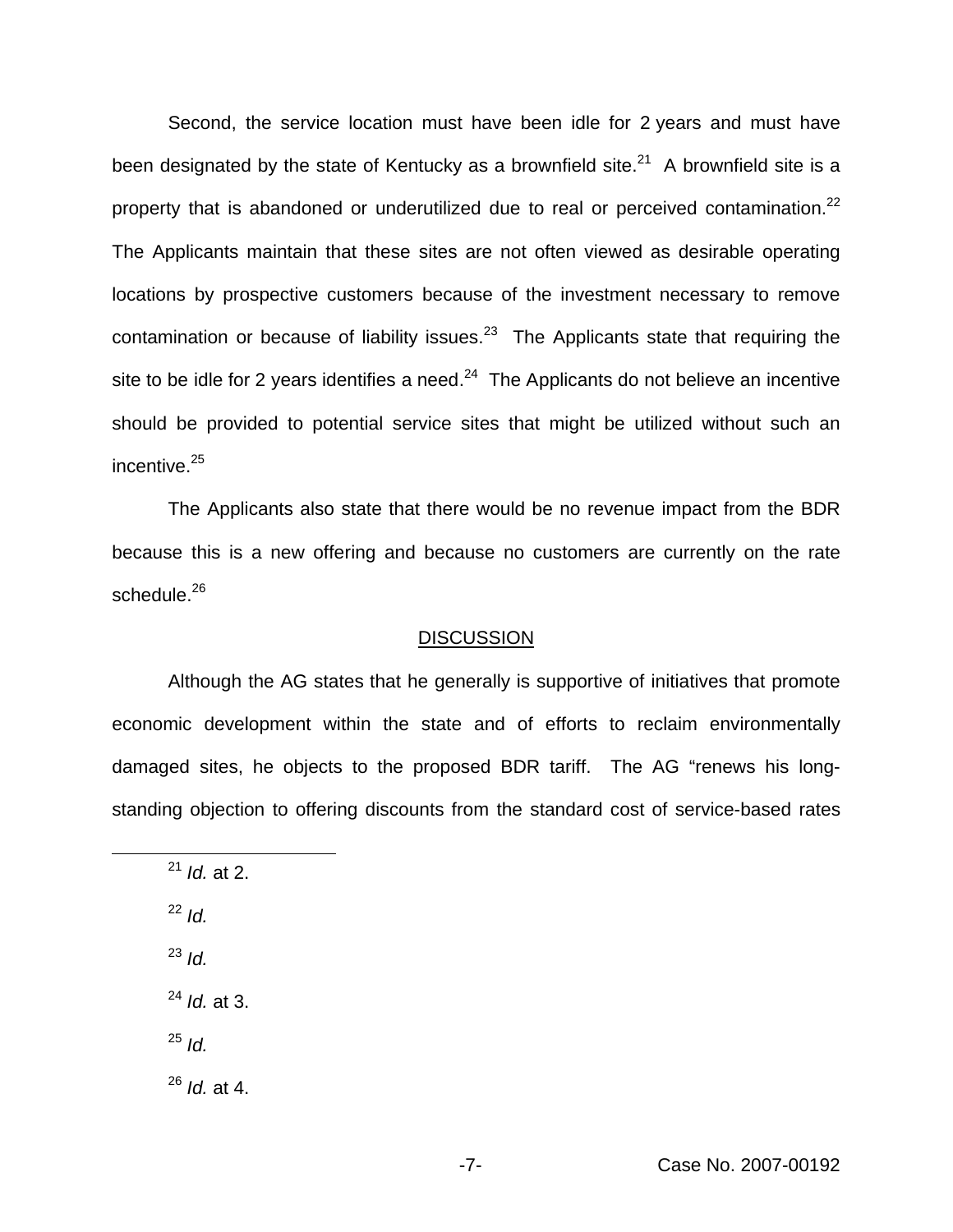for customers for any reason not specifically enumerated in KRS 278.170."<sup>27</sup> The AG contends that discounts given to customers to promote economic development, reclamation of environmentally contaminated sites and/or efficient use of the Applicants' facilities are not among those specifically enumerated in KRS 278.170.<sup>28</sup> Therefore, the AG argues that the proposed BDR tariff is illegal.

The AG further argues that the tariff will have little or no effect toward attaining the purposes stated in the application. First, the AG contends that the application should be denied because the Applicants have failed to provide any studies or research to support their assertion that the BDR will promote economic development within the state. The AG notes that the Applicants' rates for commercial and industrial customers are competitive with other utilities without the proposed discount. Second, the AG asserts that the Applicants have not submitted any evidence indicating a correlation between a discount on electrical rates and the stated purpose of reclamation of contaminated sites. Third, the AG posits that the proposed tariff would not lead to

 $27$  The Attorney General's Comments at 2. The AG raised an identical objection in Case No. 2004-00253.

 $^{28}$  KRS 278.170 provides, in relevant part, as follows:

<sup>(2)</sup> Any utility may grant free or reduced rate service to the United States, to charitable and eleemosynary institutions, and to persons engaged in charitable and eleemosynary work, and may grant free or reduced rate service for the purpose of providing relief in case of flood, epidemic, pestilence, or other calamity….

<sup>(3)</sup> Upon obtaining commission approval of a tariff setting forth terms and conditions of service the commission deems necessary, a utility as defined in KRS 278.010(3)(d) may grant free or reduced rate service for the purpose of fighting fires or training firefighters to any city, county, urban-county, charter county, fire protection district, or volunteer fire protection district….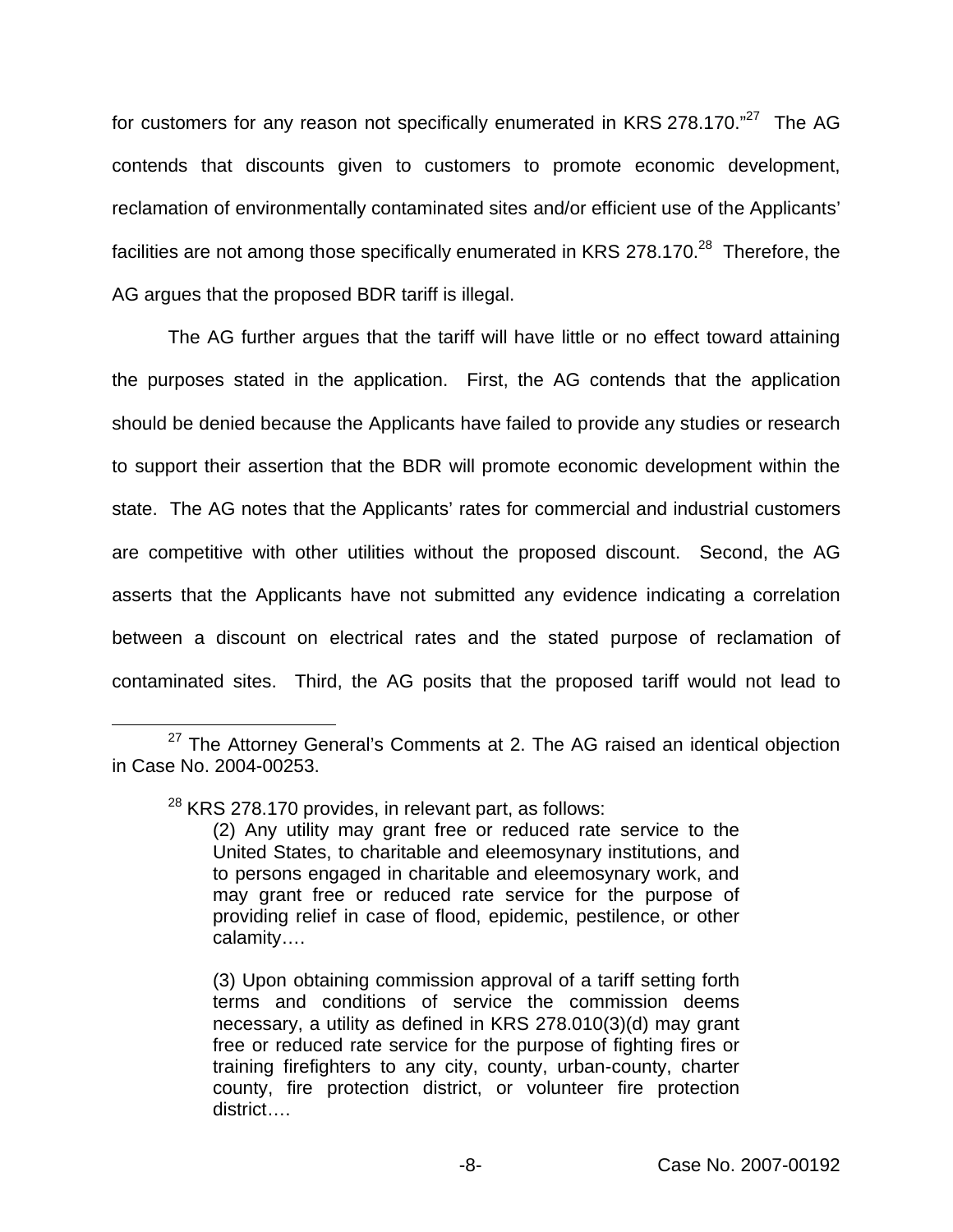increased efficient use of the Applicants' facilities and infrastructure. The AG argues that the lower demand resulting from these sites being not utilized would be more beneficial to society and existing customers than the re-utilization of these sites because, as the AG reasons, the demand upon the Applicants' system is lower resulting in less coal being burned, which, in turn, introduces less pollution and green-house gases into the environment.

The AG maintains that, in the event that the tariff is approved, the taxes charged should reflect the amount due under standard rates. The AG contends that any discount in the tax paid resulting from the proposed tariff is beyond the scope of the Commission's authority. The AG argues that it is inappropriate for the Commission to allow any method of discounting electrical rates to affect the tax paid as this would negatively affect the revenues of local school boards, the general fund, or other governing body.

In response to the AG's objections, the Applicants state that the Commission's decision in Case No. 2004-00253 renders the AG's objection, based upon KRS 278.170, without merit. In Case No. 2004-00253, the Commission stated that utilities have authority under KRS 278.030(3) to create suitable and reasonable classification of its rates on the basis of any reasonable consideration. The Applicants note that their proposed BDR tariff is substantially identical to the one approved by the Commission in Case No. 2004-00253.

With respect to the AG's belief that the Applicants' proposed BDR tariff would not achieve its stated purpose of encouraging economic development and reclamation of state-designated brownfield sites, the Applicants again rely on Case No. 2004-00253 for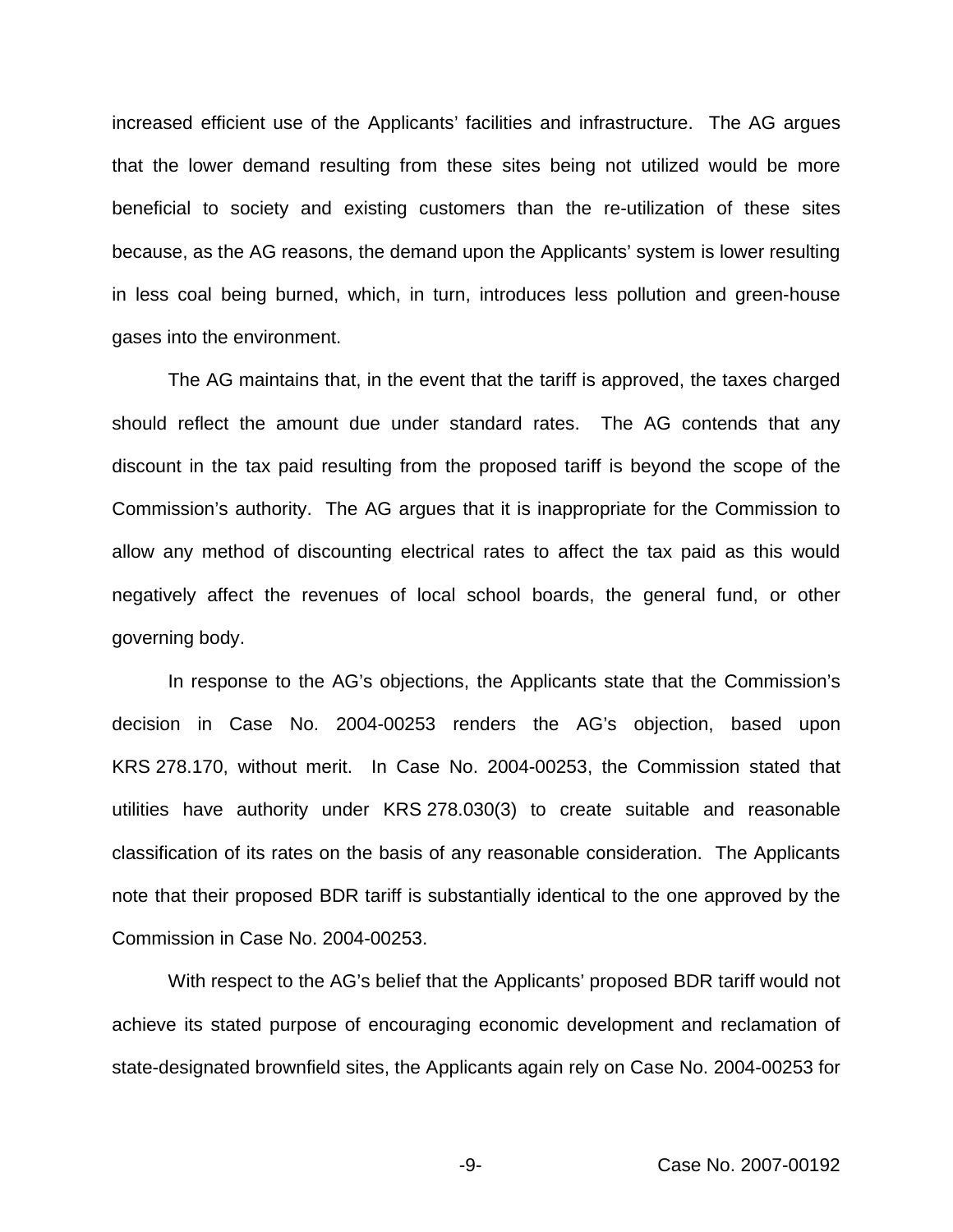the proposition that the Commission approved several different ULH&P EDRs, including a BDR, for which ULH&P had no studies to support a rational link between discounted rates and economic development. The Applicants note that ULH&P did provide anecdotal evidence of a BDR being offered by Cincinnati Gas & Electric Company stimulating property development and business growth in the affected area. The Applicants further assert that extensive evidence is not required "to demonstrate that discounting electricity costs provides an incentive to a rational economic actor for whom electricity is a useful input."<sup>29</sup> Assuming, arguendo, that the AG's assertion is correct, the Applicants contend that the AG's objection is without merit because "[i]f no one takes service under the riders, then they will be mere surplusage at worst, doing neither good nor harm."30 However, the Applicants note that if the AG is incorrect and the riders do stimulate businesses to reclaim brownfield sites and use otherwise unused electric facilities, such benefits will inure to the Applicants' customers and to the public as a whole.

With respect to the AG's objection to the impact of BDR tariffs on the Applicants' utilization efficiency, the Applicants state that economic efficiency results from prospective customers locating on sites where currently unused electric facilities exist. Such a scenario allows the Applicants to offer discounted demand charges under the proposed tariffs without placing a cost burden on other customers. In contrast, the Applicants point out that if such customers were to locate on sites with no existing

<sup>&</sup>lt;sup>29</sup> Louisville Gas and Electric Company and Kentucky Utilities Company's Response to the Comments of the Attorney General at 3.

<sup>30</sup> *Id.*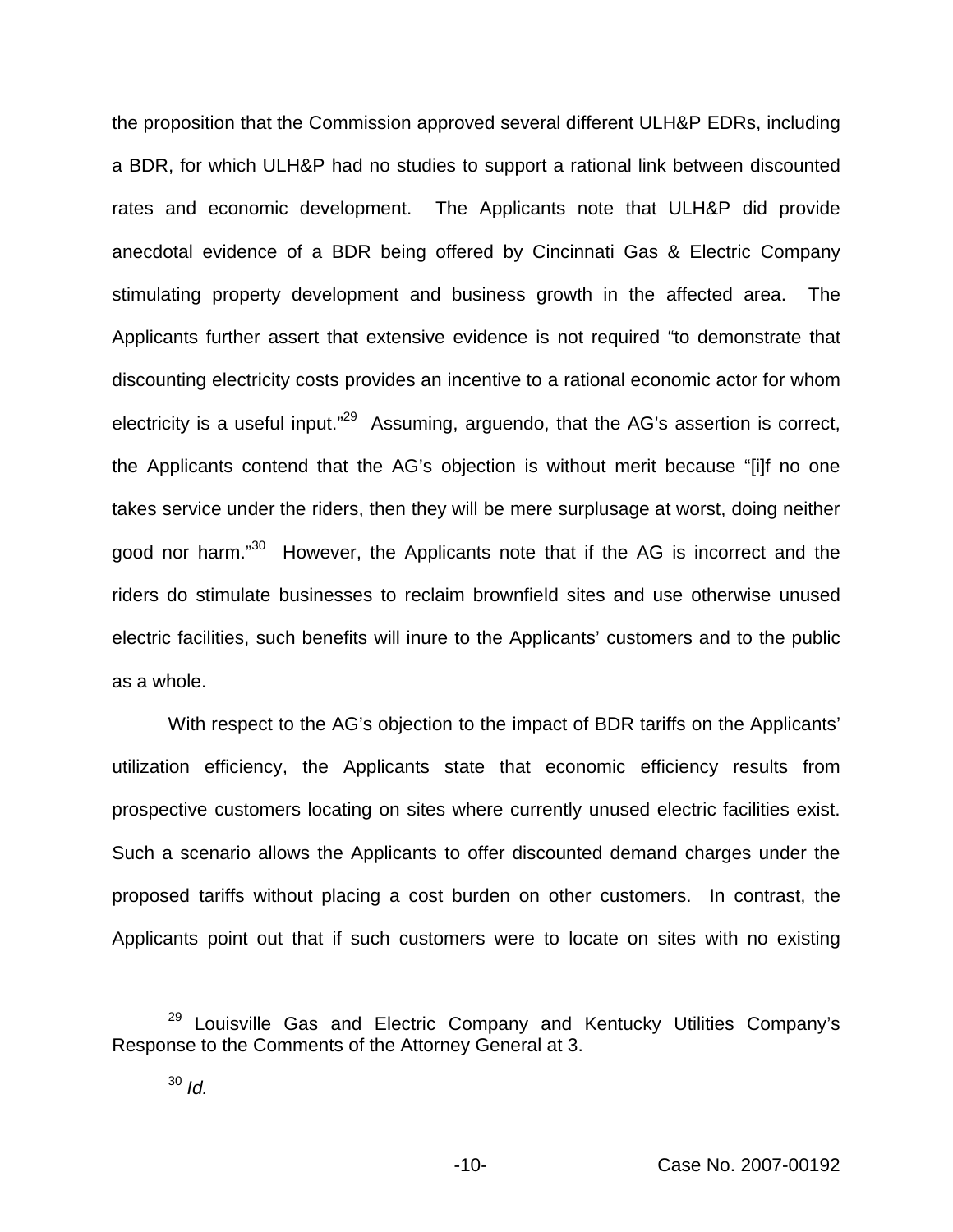facilities, the Applicants would have to construct the facilities necessary to serve such customers. The result would be "an economically inefficient multiplicity of facilities." <sup>31</sup> The Applicants also state that they have always maintained and operated their generation fleet in an efficient and environmentally responsible manner. They note that, within reasonable operational limits, it is more cost-efficient to generate more, not less, electricity.

Turning to the AG's comments regarding the tax treatment for potential customers under the BDR tariff, the Applicants contend that such a position is inconsistent with the tax treatment afforded to customers under other riders, such as merger surcredit and the curtailable service rider, which reduce customers' cost of service. Arguing that the AG has failed to provide justification or authority for such inconsistent treatment, the Applicants request that the Commission afford discounts under the proposed tariff riders the same tax treatment as their customers currently enjoy under other applicable riders.

Based on the evidence of record and being otherwise sufficiently advised, the Commission finds that the proposed BDR tariffs offered by the Applicants should be approved as filed. Pursuant to KRS 278.170(1), the Commission is authorized to permit reasonable preferences and advantages as to rates and services. Similarly, KRS 278.030(3) allows a utility to make reasonable classifications of its service, patrons, and rates. The proposed BDRs make reasonable classifications of the Applicants' rates. The Commission further finds that the terms of the Applicants'

<sup>31</sup> *Id.* at 4.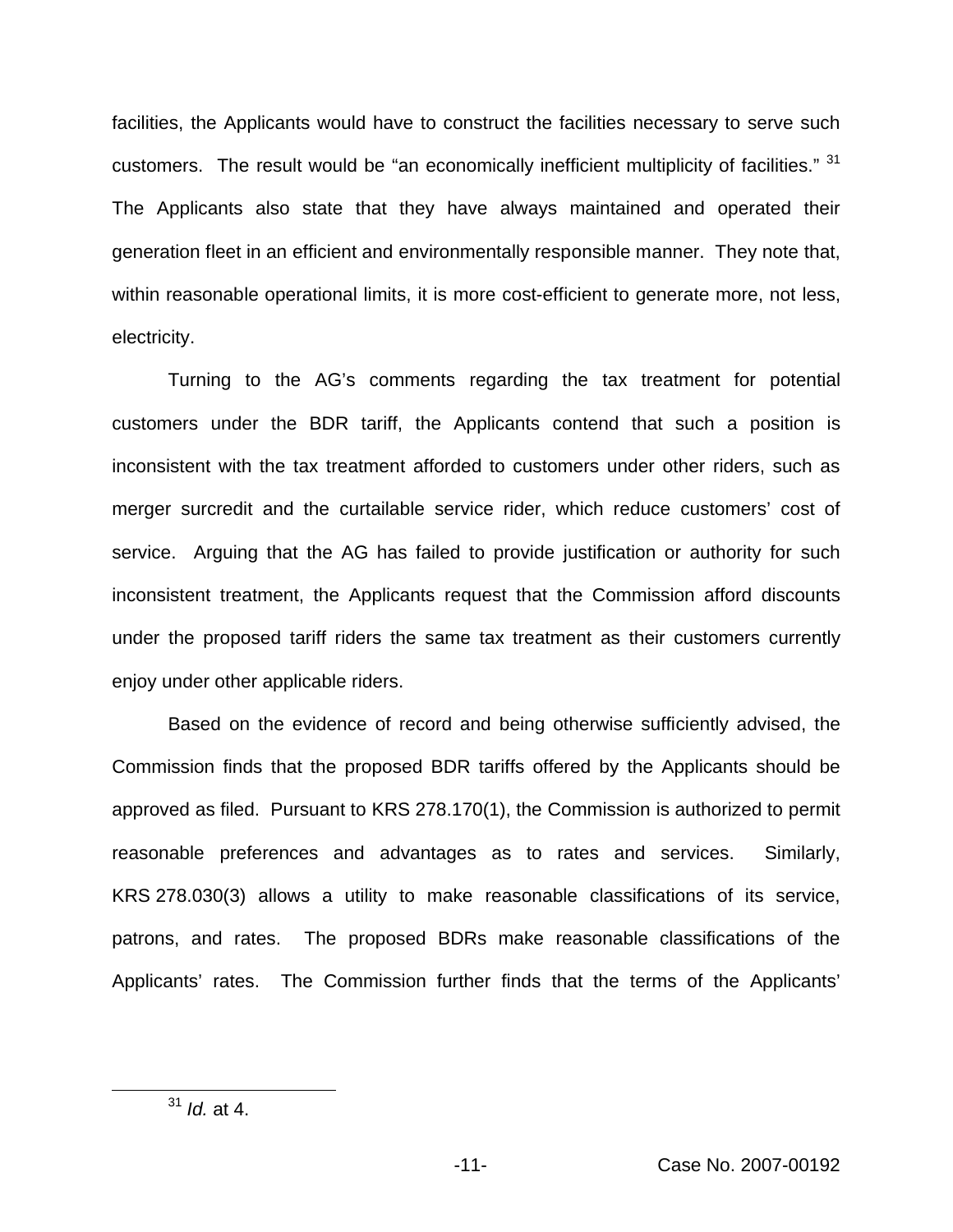proposed BDR tariffs are consistent with the guidelines set forth in Admin. 327 and the findings of the Commission in Case No. 2004-00253.

The AG's objection to the approval of the proposed BDR tariffs premised upon KRS 278.170 has already been addressed and rejected by the Commission in Case No. 2004-00253. In that proceeding, ULH&P filed an application for approval of certain EDR tariffs, one of which was a BDR substantially similar to the BDR tariffs proposed by the Applicants in this case. The AG raised an identical objection to the approval of ULH&P's tariffs pursuant to the language of KRS 278.170. In declining to accept the AG's argument, the Commission determined as follows:

> The Commission does not agree with the AG's argument that economic development rates can be approved only if they pass muster under the provisions of KRS 278.170, which specify the conditions for a utility to grant free or reduced-rate service. To the contrary, utilities are expressly authorized by KRS 278.030(3) to:

[E]mploy in the conduct of its business suitable and reasonable classifications of its service, patrons and rates. The classifications may, in any proper case, take into account the nature of the use, the quality used, the quantity used, the time when used, the purpose for which used, and any other reasonable consideration.

There is nothing illegal or unreasonable about creating a special class consisting of customers who locate or expand facilities in Kentucky and, by doing so, satisfy minimum job creation and capital investment levels. Similarly, there is nothing illegal or unreasonable about creating a special class consisting of customers who locate within a designated urban redevelopment or brownfield site. These factors clearly fall within the 'any other reasonable consideration' for classifying customers under KRS 278.030(3).<sup>32</sup>

 $32$  Case No. 2004-00253 (Ky. PSC Apr. 19, 2005) at 7.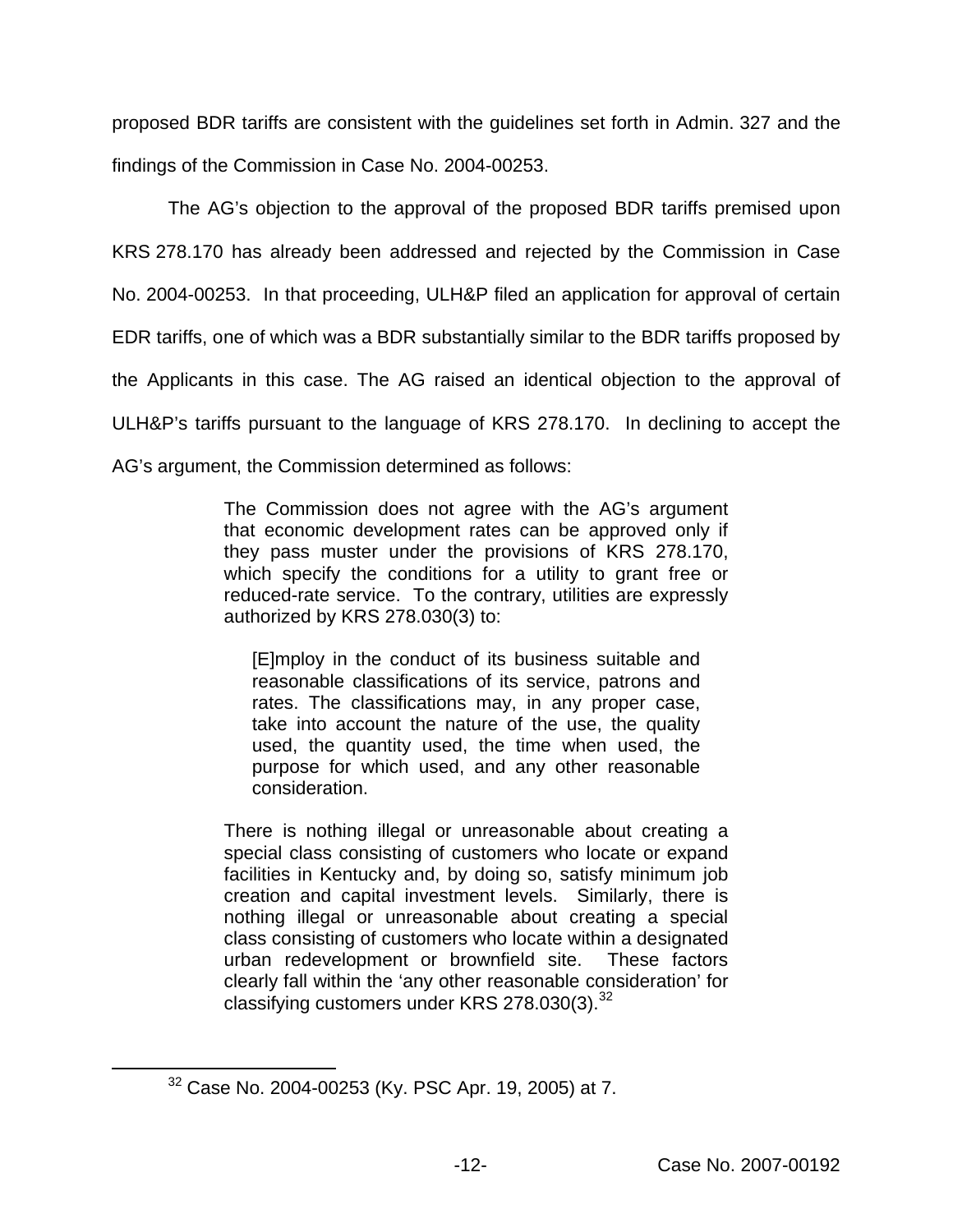The Commission has previously found in Admin. 327 that "[EDRs] will provide important incentives to new large commercial and industrial customers to locate facilities in Kentucky and to existing large commercial and industrial customers to expand their operations, thereby giving much needed jobs and capital investment into Kentucky." This explicit finding was reiterated in Case No. 2004-00253.

Concerning the tax treatment issue, the AG has failed to provide any authority to support the claim that "it is inappropriate for the Commission to allow any method of discounting electrical rates to affect the tax paid  $\ldots$ ."<sup>33</sup> While the proposed BDR tariff in this instance will have the effect of reducing the monthly electrical rate of a prospective customer, the approval of such riders will not disturb whatever tax rate has been set by the appropriate legislative body and imposed upon the prospective customer. Although the AG contends that the instant method of discounting of electrical rates "would negatively affect the revenues of local school boards, the general fund, or other governing body,"34 the proposed BDR tariff, if successful, would have the effect of increasing the tax revenues by acting as an incentive to attract large commercial concerns and industries to locate in designated brownfield sites, which sites would have remained unoccupied and unutilized in the absence of such incentives.

The proposed BDR tariff has specific, measurable guidelines which must be met in order to be applied. The BDR is available to customers locating in a qualified brownfield redevelopment area as defined by Kentucky and served by existing primary service lines. Customers who qualify for the BDR are eligible to receive a declining

<sup>&</sup>lt;sup>33</sup> The Attorney General's Comments at 5.

<sup>34</sup> *Id.*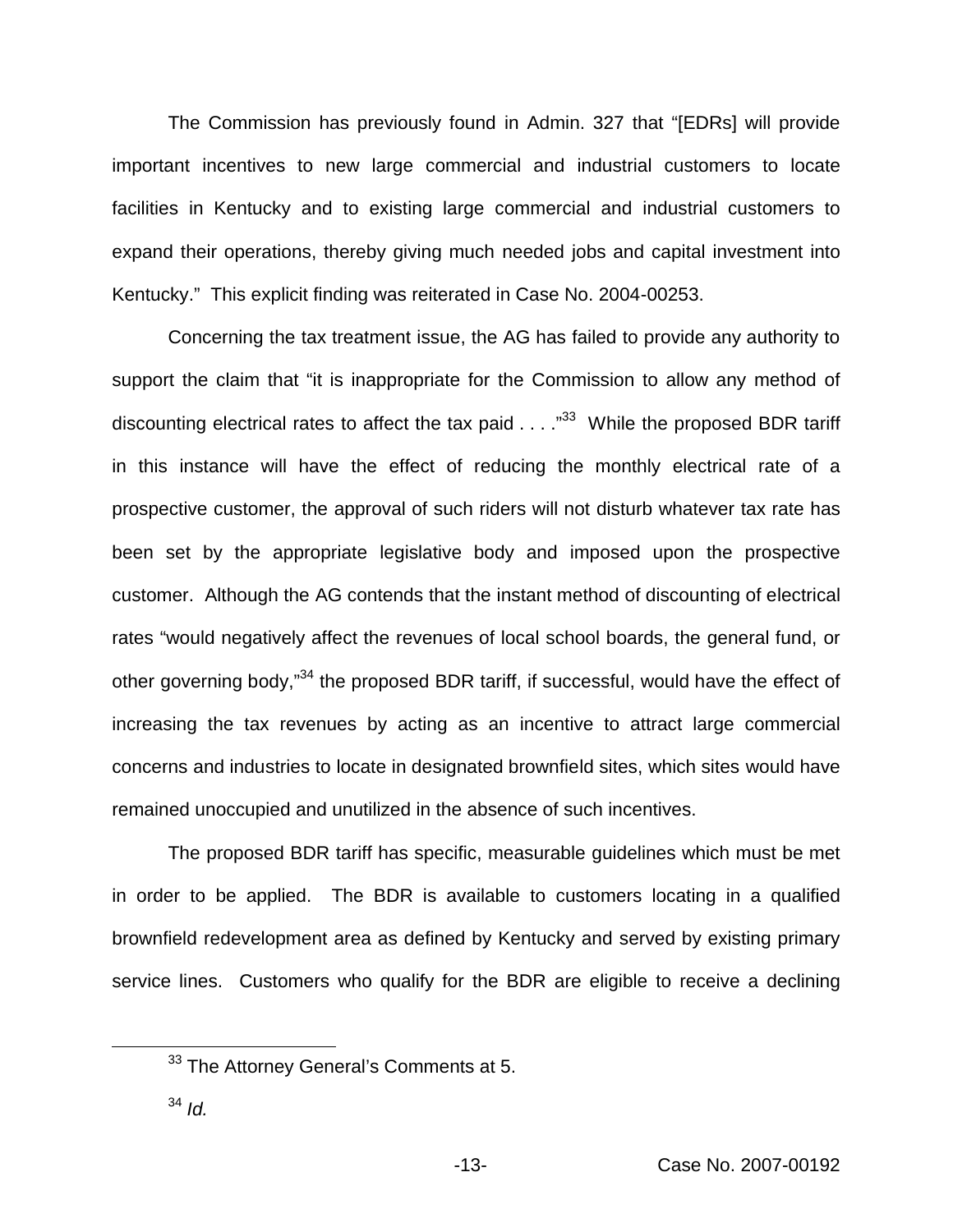reduction in their demand charge for a period of 5 years and they must enter into a service agreement which obligates them to continue to take service for 3 years following the incentive period. The proposed BDR tariffs make reasonable preferences as to rates and are based upon reasonable considerations in the classification of the Applicants' qualifying customers. The requirement that BDRs should be implemented only through special contracts places an additional check for reasonableness. These specific and measurable guidelines are clearly targeted to accomplish the goals and purposes of the tariffs — economic development and brownfield redevelopment resulting in job creation and capital investment.

Lastly, the Applicants have shown that their proposed tariffs are designed to recover the variable costs of serving the new or expanded load and make a contribution to their fixed costs. With the incentive rates designed in this manner, the Applicants' other customers will be expected to benefit from the new or expanded load during the incentive period. Accordingly, the Commission approves the Applicants' proposed rate schedules for a BDR tariff.

In rendering a decision in this matter, the Commission is cognizant of the Court of Appeals' Opinion in the ULH&P proceedings. As the Opinion is not yet final, however, the Opinion does not carry the weight of law and is not binding.<sup>35</sup> Depending upon the final outcome of the ULH&P litigation, the Commission recognizes that it may

<sup>35</sup> *See, e.g.,* Kohler v. Com., Trans. Cabinet, 944 S.W.2d 146 (Ky. App. 1997) (trial court could not place any reliance on nonfinal opinion of appellate court); and Restatement (Second) of Judgments § 28 (even final judgments of courts other than highest court of record do not necessarily preclude agency from re-litigating a legal interpretation in future proceedings).